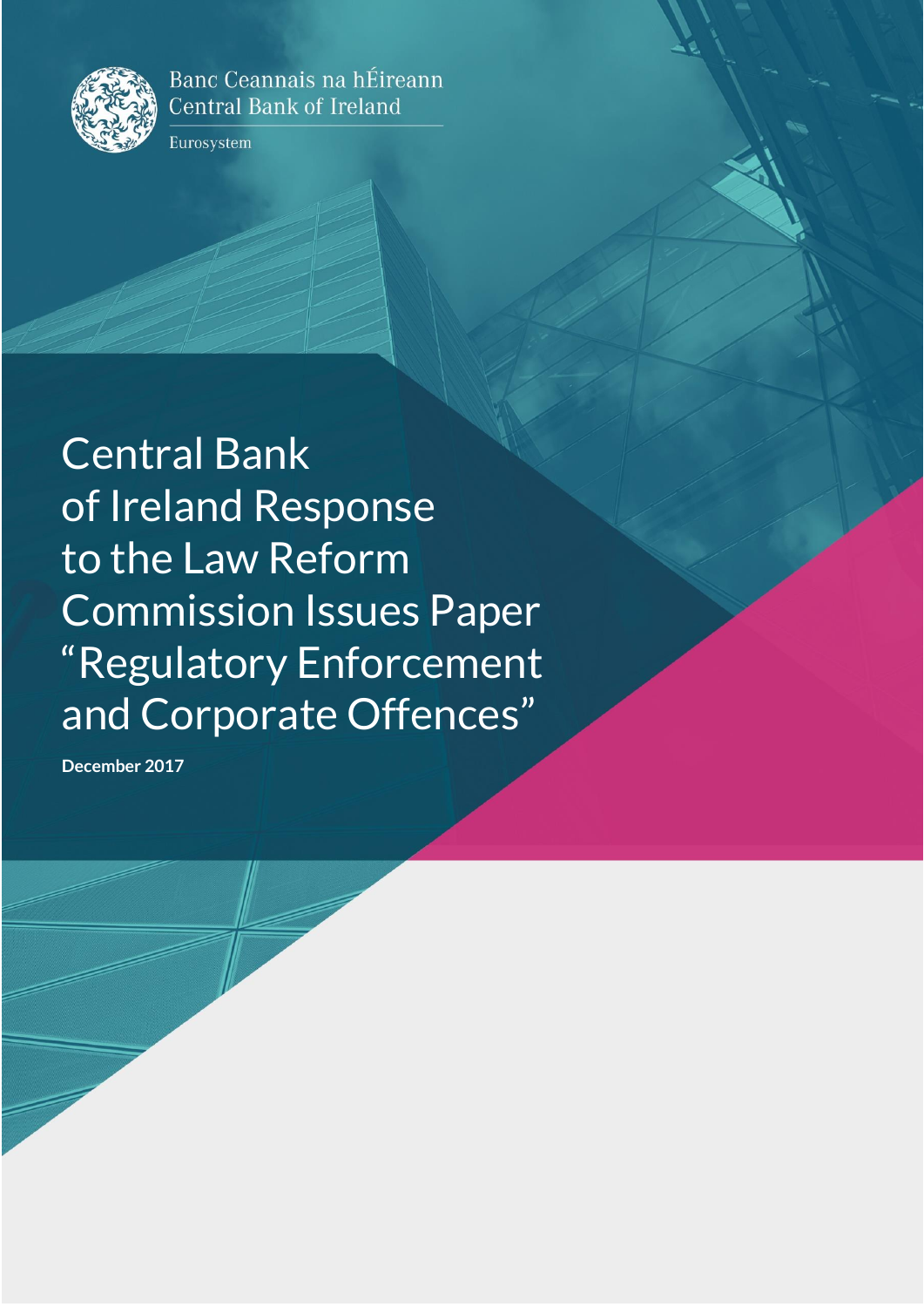- 1. The Central Bank of Ireland ("Central Bank") welcomes the publication of the Law Reform Commission's ("LRC") Issues Paper *Regulatory Enforcement and Corporate Offences* ("Issues Paper")*.* Further, the Central Bank welcomed the opportunity to address the LRC at its conference in November 2016<sup>1</sup>.
- 2. The Central Bank is taking the opportunity to give a written response to the Issues Paper in order to contribute to the LRC's work. This work is part of ongoing efforts to ensure that regulators are not hampered in achieving their full potential and delivering a credible threat of enforcement.
- 3. In order to do this, regulators require a coherent, robust and well-drafted legislative framework that allows for adaptive responses to suspected breaches of regulatory requirements. To ensure the Central Bank's submission is meaningful and constructive we have focused on the aspects of the Issues Paper most relevant to our enforcement remit and experience. After a brief introduction containing general remarks on the Central Bank's enforcement powers and recent legislative reform, and some specific observations on criminal powers, individual responsibility for regulatory breaches and reckless trading, we set out experience-based responses to issues 1, 2, 5 and 6.

# **Introduction**

- 4. Regulation of financial institutions and markets by the Central Bank is undertaken through risk-based supervision, which is underpinned by credible enforcement deterrents. The aim is to safeguard the stability and sustainability of the Irish economy and to protect consumers and investors. It is critical that regulators such as the Central Bank have a toolkit of varied and adaptive methods by which to promote a culture of ethical compliance by firms and individuals. Enforcement powers are a key element of this toolkit. The Central Bank therefore seeks to ensure that the use of its enforcement powers effectively contributes to the promotion of core behaviours and standards within industry.
- 5. Where firms and individuals fail to comply with their regulatory requirements, enforcement action serves to impose dissuasive and proportionate sanctions, in order to achieve widespread compliance. The Central Bank's enforcement powers include:

**<sup>.</sup>** <sup>1</sup> Law Reform Commission Conference 3 November 2016, Regulatory Powers and Corporate Offences, Remarks by Derville Rowland, Director of Enforcement, Central Bank.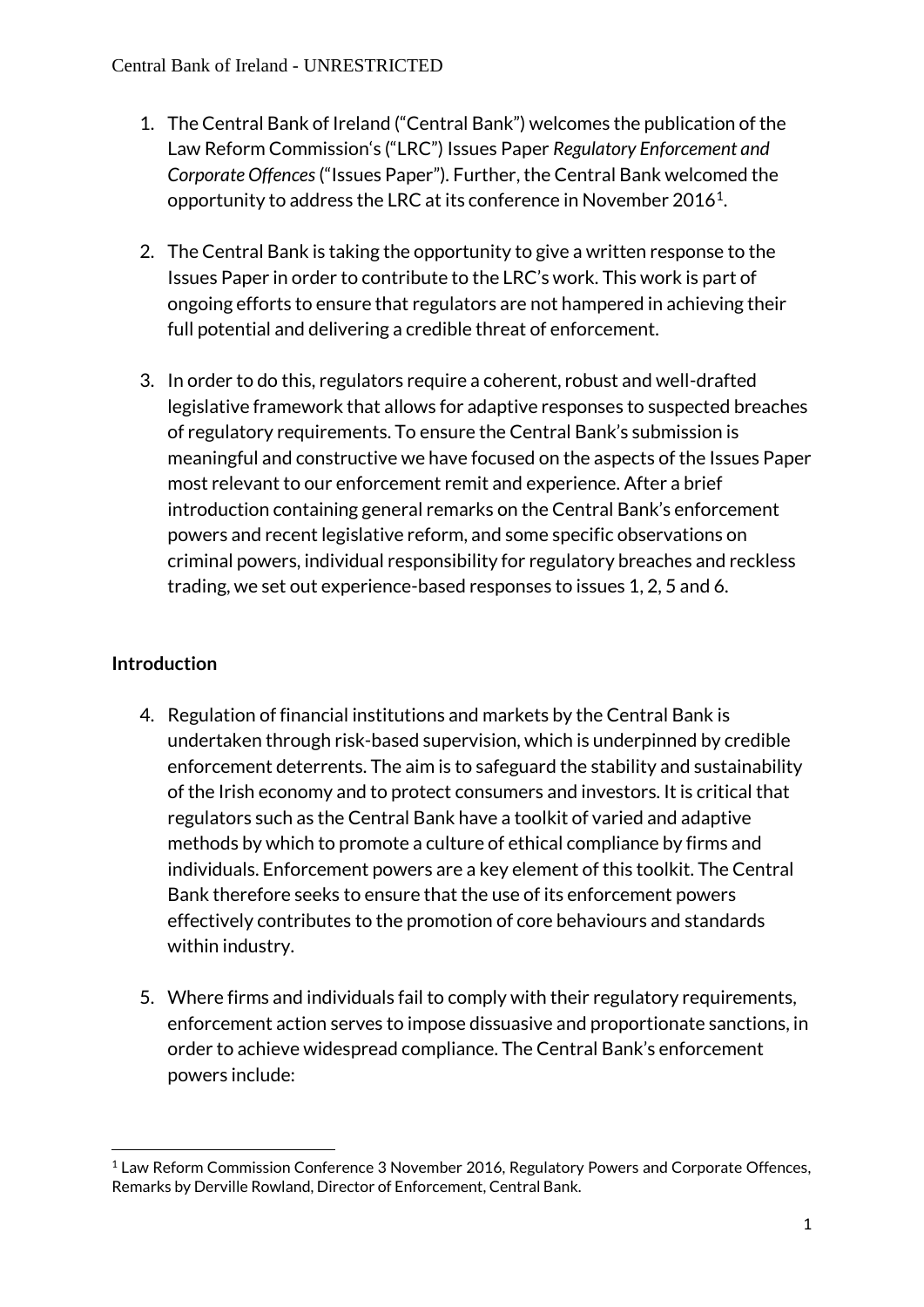- Investigating and taking cases under the Administrative Sanctions Procedure<sup>2</sup> ("ASP") with the imposition of appropriate sanctions against regulated firms and individuals;
- Investigating and taking cases under the Securities Markets  $Regulations<sup>3</sup>$ ;
- Prohibition of persons who do not meet the applicable fitness and probity standards from performing specified functions in the financial services industry;
- Revocation or refusal of firms' authorisations to carry out regulated financial services, where those firms fail to meet their regulatory requirements or where a firm fails to meet the authorisation requirements;
- Summary criminal prosecutions; and
- The provision of information by the Central Bank to agencies including the Garda Síochána, the Revenue Commissioners, the Director of Corporate Enforcement and the Competition and Consumer Protection Commission, of information that leads the Bank to suspect that a criminal offence may have been committed by a supervised entity.

# **Recent enhancements to the Central Bank's enforcement powers**

*Central Bank (Supervision and Enforcement) Act 2013 ("2013 Act")*

- 6. The Central Bank's powers under the ASP to administer sanctions in response to regulatory breaches by regulated financial service providers ("regulated firms") and persons concerned in the management of such regulated firms, were significantly enhanced by the 2013 Act.
- 7. The 2013 Act significantly increased the level of fines that can be levied on regulated firms and persons concerned in the management of regulated firms under the ASP. The 2013 Act also provided the Central Bank with the following powers:
	- i. A consolidated set of authorised officer powers;
	- ii. The power to obtain an Enforcement Order; and

**<sup>.</sup>**  $2$  As provided for under Part IIIC of the Central Bank Act 1942, as amended ("1942 Act")

<sup>3</sup> The following are collectively known as the 'Securities Markets Regulations': European Union (Market Abuse) Regulations 2016 ("Market Abuse Regulations"); Prospectus (Directive 2003/71/EC) Regulations 2005 as amended ("Prospectus Regulations"); Transparency (Directive 2004/109/EC) Regulations 2007 as amended ("Transparency Regulations"); European Union (European Markets Infrastructure) Regulations 2014 ("EMIR Regulations").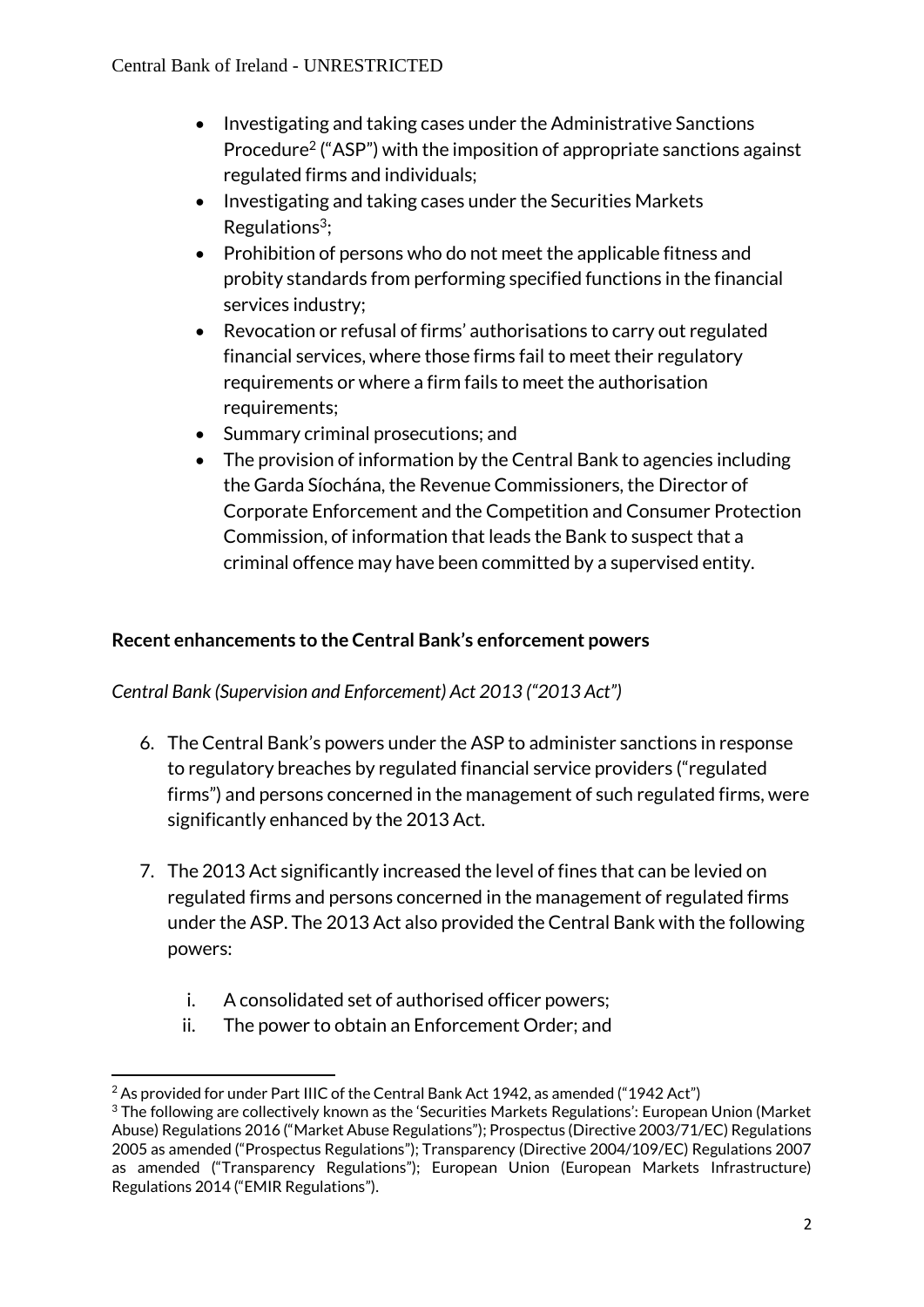iii. The power to require that appropriate redress be made to customers that have suffered or will suffer loss as a result of widespread or regular breaches by a regulated firm.

# *The Single Supervisory Mechanism ("SSM")*

8. The period 2013-2014 also brought about significant change for enforcement in the European sphere with the commencement of the SSM. Since 4 November 2014 the Central Bank has pursued cases relating to breaches of prudential regulation by credit institutions<sup>4</sup> on the instruction of and/or in conjunction with the Enforcement and Sanctioning Division of the European Central Bank. This close cooperation with our European counterparts ensures the achievement of effective enforcement outcomes, and that appropriate penalties are imposed in such cases.

# *The Central Bank Reform Act 2010 ("2010 Act")*

9. The 2010 Act also gave the Central Bank consolidated and enhanced powers under the fitness and probity regime to remove individuals performing controlled functions and pre-approval controlled functions from industry, or to prevent individuals from performing pre-approval controlled functions, where they do not meet the Fitness and Probity Standards issued by the Central Bank. To give context to the Central Bank's responses to the Issues Paper, we have set out further detail in relation to these powers in paragraph[s 16](#page-5-0) to [17](#page-5-1) below.

# *The Administrative Sanctions Procedure ("ASP")*

10.The Central Bank's experience is that the ASP has proven to be a robust regulatory tool. The ASP can be used as part of an overall regulatory response to bad or sub-standard behaviour. Under the ASP, if the Central Bank suspects that a regulated firm has committed a breach of the financial services legislation, or if it suspects that a person concerned in the management of a regulated firm has participated in the commission of the breach, it has power to investigate the matter. If the Central Bank has reasonable grounds to suspect that a breach has occurred, it may refer the matter to a specialised body, the Inquiry, or it can settle the case and sanctions may be imposed through either process. Where a case is referred to the Inquiry, the Inquiry can consider the

**<sup>.</sup>** <sup>4</sup> Classified as "Significant Institutions".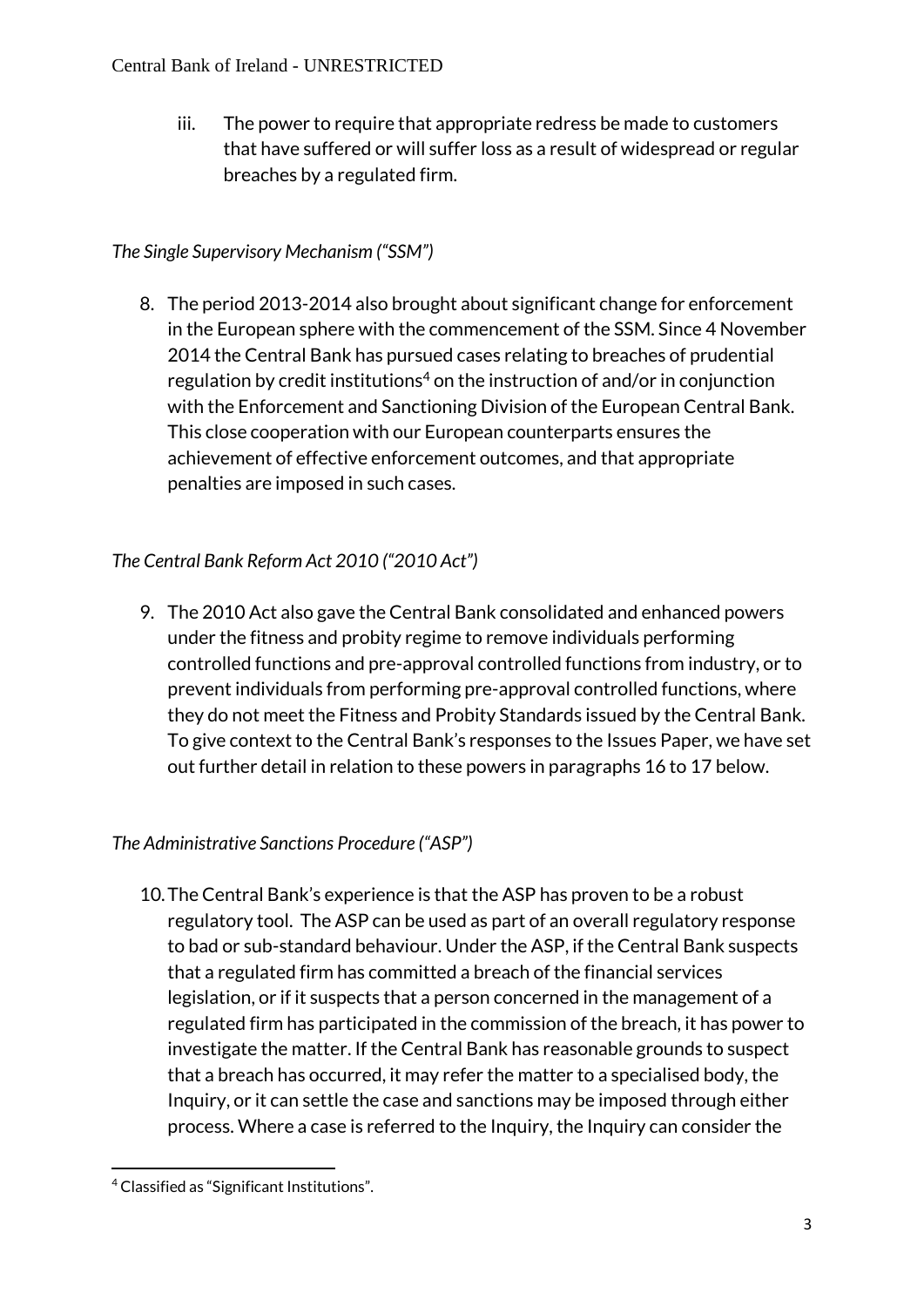suspected regulatory breaches and fulfil a critical regulatory function. The procedure is an adaptive mechanism which facilitates the imposition of a diverse range of sanctions and is an effective escalation tool.

- 11.Following the referral of a number of cases by the Central Bank to Inquiry in 2015, a number of challenges to these referrals were brought to the High Court. One of these cases challenged the constitutionality of the 1942 Act by way of Judicial Review and plenary proceedings. Mr Justice Hedigan found for the Central Bank and confirmed the constitutionality of the legislation.<sup>5</sup>
- 12.The Central Bank's power to conclude an ASP by way of a settlement agreement with a regulated firm or individual has proved to be invaluable. The Central Bank promotes the option of early settlement once an ASP has commenced. This means firms and individuals are incentivised to engage with the Central Bank at an early stage and allows for the efficient use of public resources.
- 13.Since 2006, 116 cases have been concluded through the ASP/settlement procedure. This has resulted in the sum of over €61,000,000 being imposed by way of monetary sanctions. Public statements on the Central Bank's settled ASP cases are available publicly on the Central Bank's website. Details of significant enforcement outcomes, including case studies, are set out in the Central Bank's Annual Performance Statement. Public statements facilitate transparency and offer guidance to regulated entities and individuals, and improve compliance across all sectors. Monetary sanctions are an important element in the Central Bank's regulatory toolkit and are just one of a number of tools available to the Central Bank.

# *Public statements*

1

14.Public statements play a central role in effective enforcement regimes. The public dissemination of ASP case outcomes provides transparency and

<sup>5</sup> In the course of his judgment, Mr Justice Hedigan found: "…*the constitutional action fails because the inquiry is not an administration of justice nor does it seek to impose criminal liability upon the applicant'* Mr Justice Hedigan also noted that the evidence of expert witnesses in the proceedings "*demonstrated very clearly the overwhelming public interest in maintaining the integrity of the financial sector of society … It is something that requires… effective forms of regulation and enforcement. The Oireachtas has provided that those functions should be carried out by the Central Bank … and have established complex and sophisticated administrative machinery for doing so. The courts have manifestly never been involved in this area of financial regulation*" *Purcell v Central Bank and Others* [2016] IEHC 514.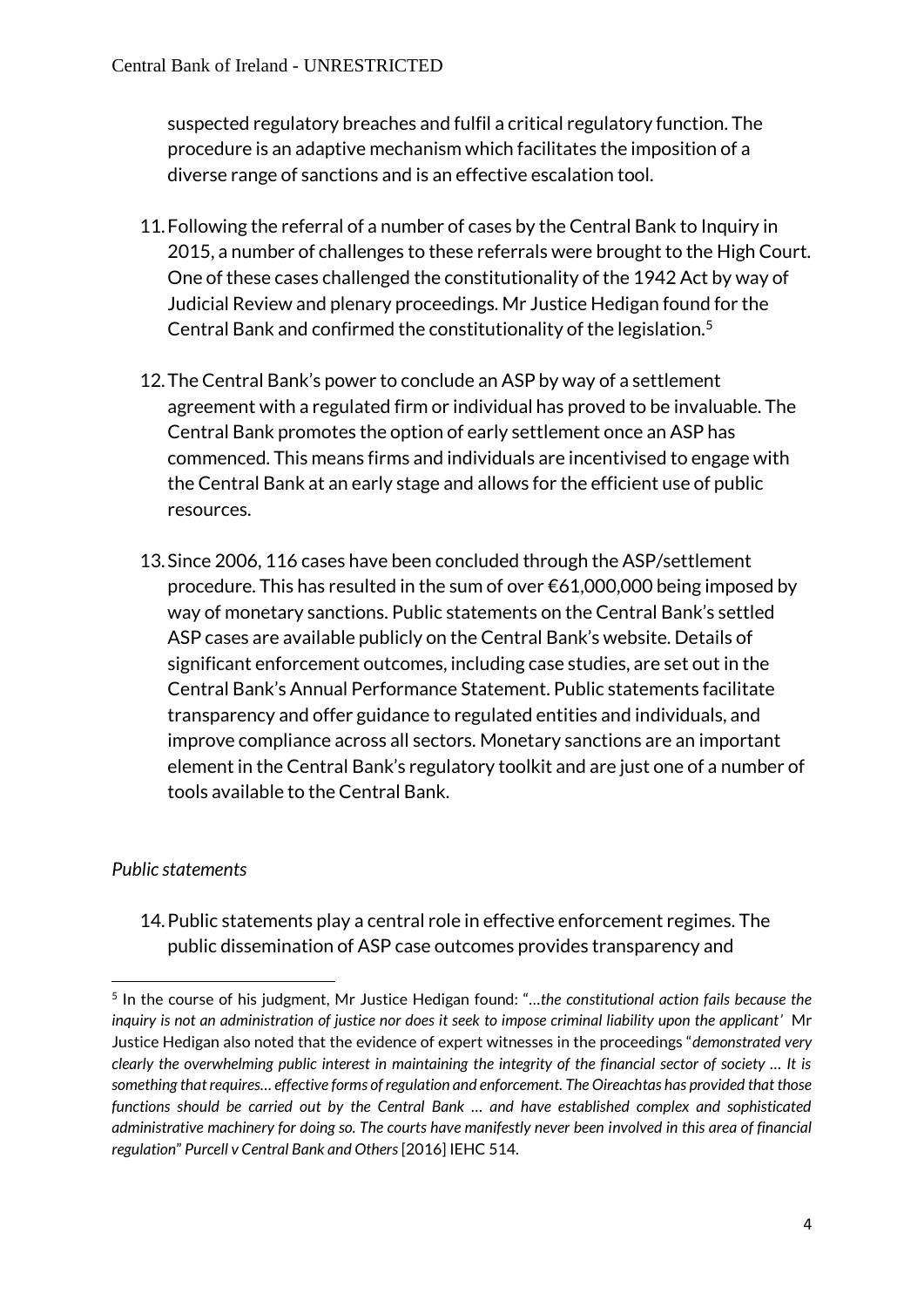engenders trust and confidence in the effectiveness of regulatory regimes. Public statements provide clear messages as to what behaviour is deemed unacceptable by industry participants from a regulatory perspective. These statements facilitate transparency, serve as a source of guidance to regulated entities and individuals, and demonstrate to stakeholders the challenges which they face and how these may be mitigated. The Central Bank's public statements aim to include significant detail in order to maximise the deterrent effect on poor conduct across the wider industry.

# *Compulsory powers to obtain information as part of an investigation*

15.The 2013 Act introduced a uniform set of compulsory powers to require information from regulated firms. This legislation has made it easier to obtain documentation and information. It also affords protection to employees of financial services firms, when providing information.

# *Fitness and Probity*

- <span id="page-5-0"></span>16.Part 3 of the 2010 Act enables the Central Bank to operate a fitness and probity regime as follows:
	- "gatekeeper role" this operates to prevent individuals from entering into senior positions in regulated firms;
	- "standard setting role" this imposes statutory Standards of fitness and probity which individuals in the financial services industry are required to follow; and
	- "supervisory role" this operates to allow the Central Bank to investigate, suspend, remove or prohibit individuals from senior positions in regulated firms.
- <span id="page-5-1"></span>17.The gatekeeper function of fitness and probity is robust and effective. In 2015 for example, following fitness and/or probity concerns raised by supervisors in relation to proposed appointments to Pre-Approval Controlled Functions in regulated firms, the Bank prepared for 26 specific interviews (22 of which were conducted) with proposed appointees. Following contact from the Central Bank, ten proposed appointments were subsequently withdrawn and one proposed appointment was refused. The first Prohibition Notice and the first Suspension Notice in relation to individuals in controlled functions were issued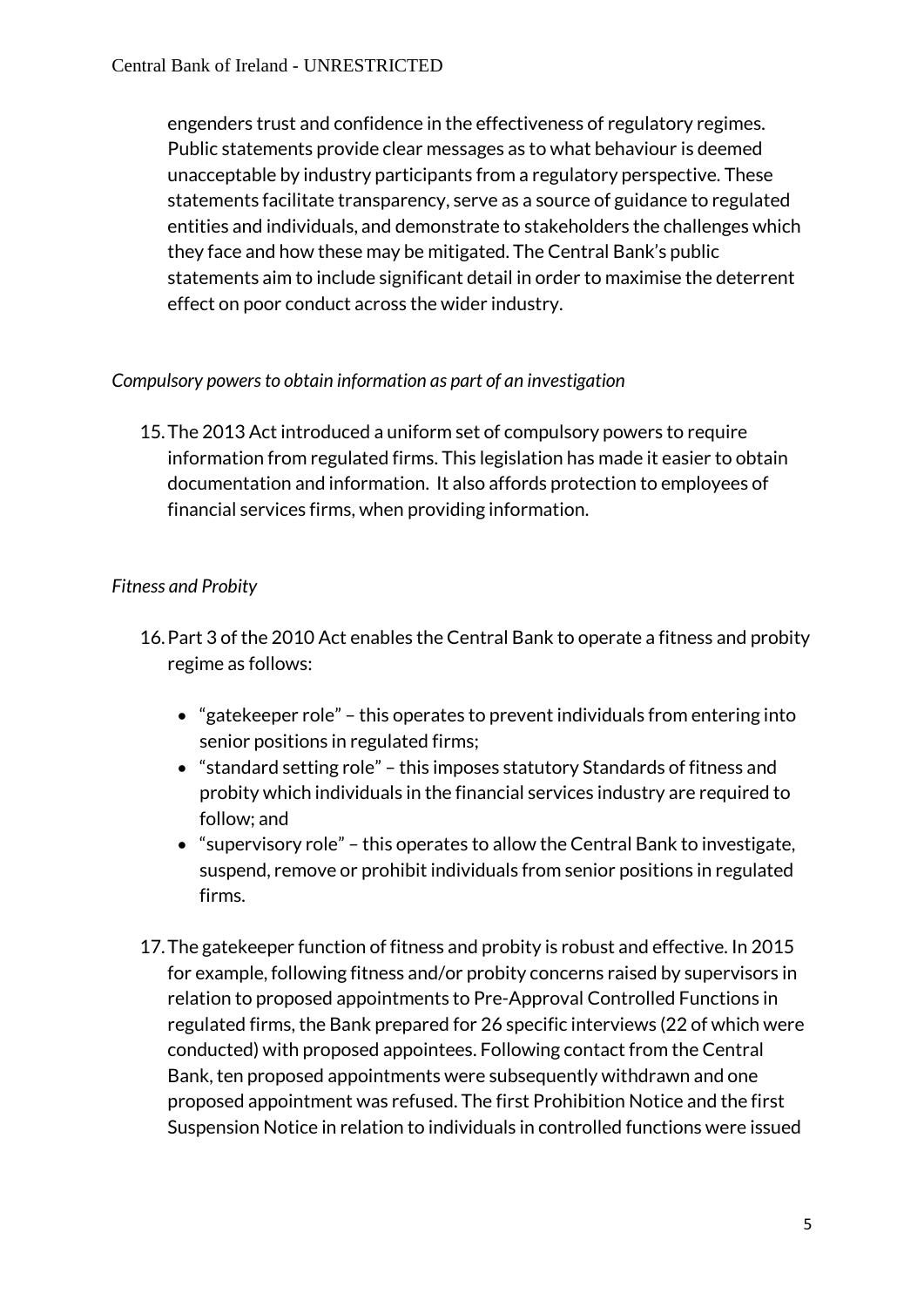by the Central Bank in 2015 under the powers set out in the 2010 Act<sup>6</sup>.

- 18.As set out above, the fact of enforcement being carried out in public serves as an effective deterrent and a means of communication and guidance for key regulatory messages and themes to industry stakeholders. In order to further enhance and strengthen the Central Bank's gatekeeper role, a power to publish the details of refusals to approve those who have applied to perform preapproval controlled functions under section 23 of the 2010 Act, would be of further assistance in protecting users of financial services. Transparency in regulatory outcomes plays a critical part in engendering confidence in the effectiveness of the regulatory system and demonstrating that the public are protected.
- 19.With regard to fitness and probity investigations, two further potential reforms are considered below:
	- (i) The Central Bank recommends the broadening of the remit of the fitness and probity regime to include investigations into those individuals who performed controlled functions in the past. This would ensure that the public were protected and that accountability lines are clear; and
	- (ii) The 2010 Act limits the duration of suspension to six months. The intricacies of investigating in the financial services sector and the need for effective protection of the public justify an extension to this six month timeframe.

# **Specific observations on criminal powers, individual responsibility and reckless trading**

# *Criminal powers*

20. The Central Bank notes the questions posed under Issue 10 of the Issues paper ("*Are Irish Fraud Offences Adequate?"*) and supports a review of the scope, investigation and prosecution of fraud offences. Fraud is a serious matter and instances of fraud require thorough investigation and attract appropriate punishment. The investigation and prosecution of fraud should be properly resourced and carried out by appropriate specialist agencies.

**<sup>.</sup>** <sup>6</sup> These figures are taken from the Central Bank Annual report 2015, p34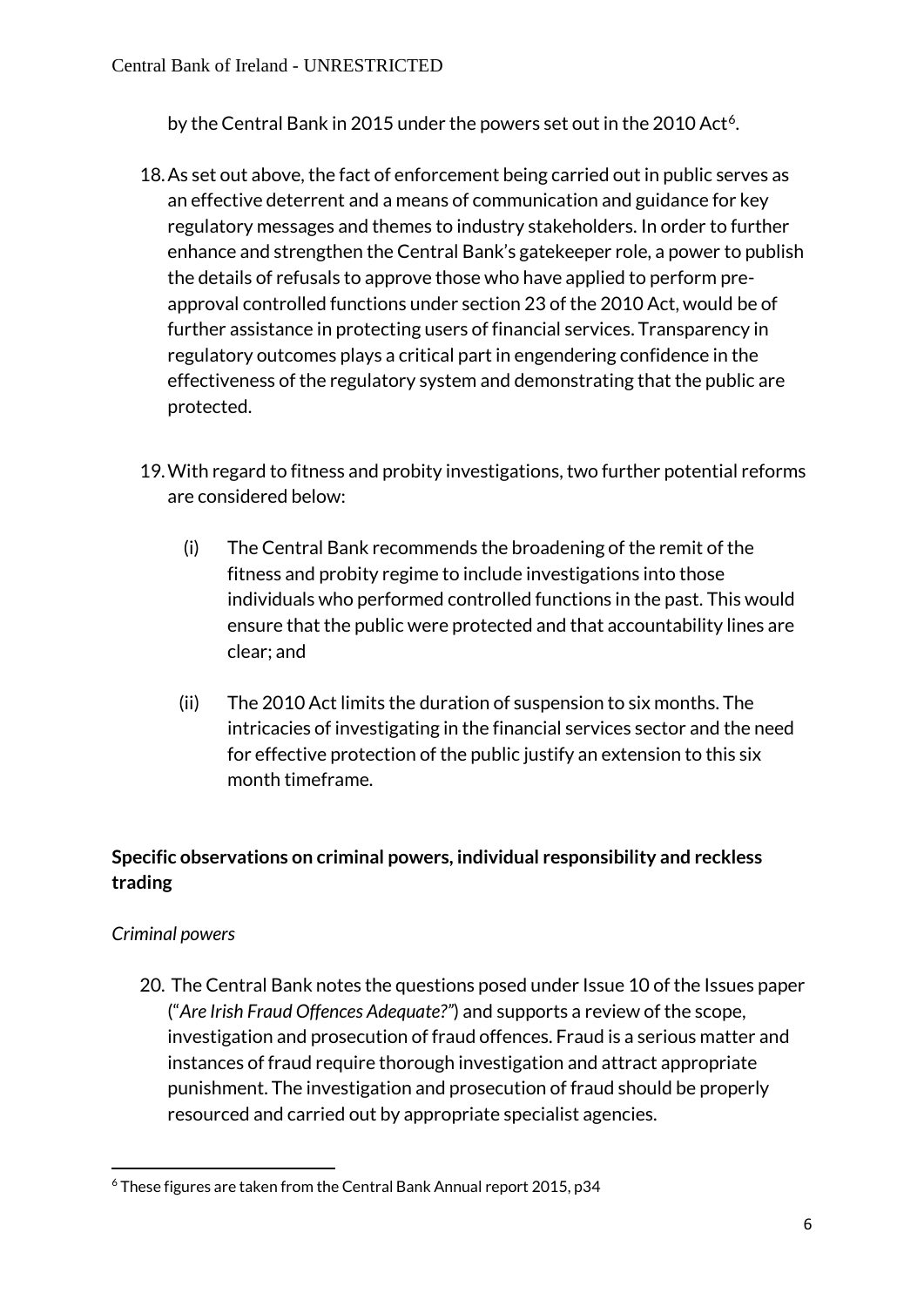- 21.The Central Bank has statutory reporting obligations to An Garda Síochána, and other specialist agencies, where it suspects a criminal offence may have been committed. The Central Bank takes these obligations very seriously as it considers it appropriate to defer to the judgment of specialist criminal investigative agencies to investigate the matter at issue.
- 22.The Central Bank has certain powers of summary prosecution. Its focus is on the effective discharge of its objective of safeguarding financial stability and the protection of consumers. While retaining its discretion to take summary criminal prosecutions where appropriate<sup>7</sup> , the primary enforcement process for achieving those objectives has been the ASP, which the Central Bank has found to be an effective means of implementing its agenda of credible deterrence<sup>8</sup> as detailed above.
- <span id="page-7-0"></span>23.An effective framework for the investigation and prosecution of white collar crime is of critical importance to Ireland as an open economy within the EU, seeking to attract increased investment from international financial services firms. There is understandable public concern around the investigation and prosecution of white collar crime. The Central Bank would support the creation of a dedicated division within an existing criminal agency to investigate white collar crime. In addition, there may be scope for the creation of a specialised prosecution unit. These reforms would allow for more effective investigations into white collar offences and, where appropriate, prosecutions taken. Individuals with relevant skills could be seconded to such a division from other agencies in order to provide support in complex areas of investigation and prosecution.

# *Individual responsibility*

24.The Central Bank notes that the personal criminal liability of senior corporate decision-makers is covered in Issue 8 of the Issues Paper ("*Liability of Corporate Officers"*). The Central Bank strongly recommends that reforms assigning responsibility to senior personnel be adopted in this jurisdiction. Such reforms should be modelled on the Senior Managers and Certification Regime in the UK

**<sup>.</sup>** <sup>7</sup> See further in Part 3.6 of the Outline of the Administrative Sanctions Procedure, v2.2.

<sup>8</sup> Where both the ASP and summary criminal prosecution are available to the Central Bank in respect of a breach of financial services legislation, the Central Bank considers the circumstances of each case on its merits and may decide to pursue matters which constitute both a prescribed contravention and a criminal offence via the criminal courts. In deciding whether to pursue criminal proceedings, the CBI will exercise its discretion, having regard to the Director of Public Prosecution's "Guidelines for Prosecutors". In cases where only criminal prosecution is available, in deciding whether to pursue criminal proceedings, the Central Bank will again exercise its discretion, having regard to the "Guidelines for Prosecutors".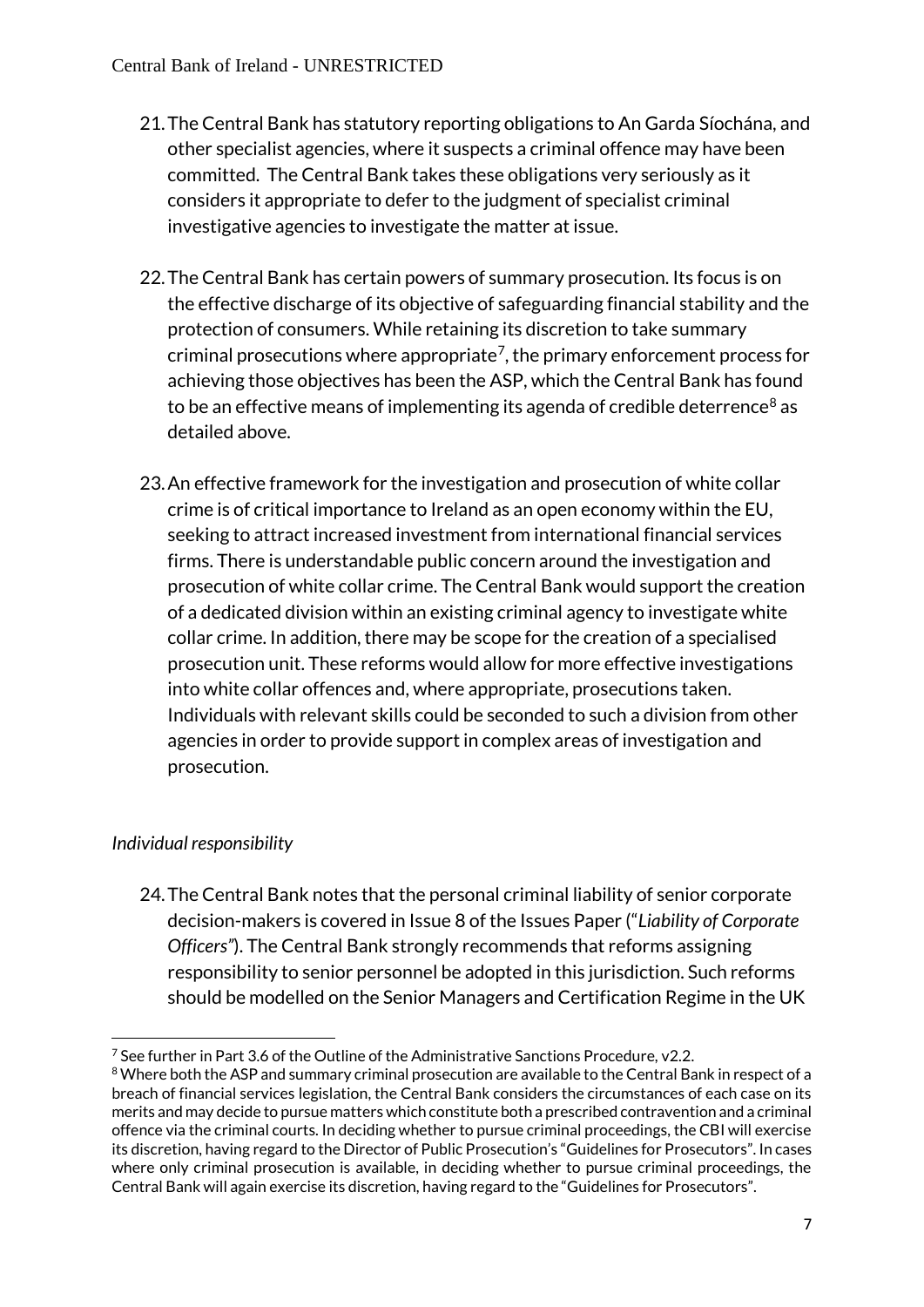and we note that great benefit has been found in other jurisdictions in relation to the adoption of this policy. The Financial Conduct Authority has found the new approach effective, and is currently consulting on an extension of the regime to all firms, where it had previously applied only to certain firms. Such a reform would permit the Central Bank to require every senior manager to present a statement of responsibilities that clearly states the matters for which they are responsible and accountable. Firms could be obliged to provide maps setting out the responsibilities of their senior managers, and their management and governance arrangements. These requirements would assist in assigning responsibility to individuals in a regulatory context and decrease the ability of individuals to claim that the responsibility for wrongdoing lay outside their sphere of responsibility.

# *Recklessly causing a firm to fail*

- 25.We note that reference is made at paragraph 11.19 of the Issues Paper to comments by former Central Bank Governor Honohan in November 2010, who suggested that the criminal offence in section 36 of the UK's Financial Services (Banking Reform) Act 2013 "could be usefully mirrored in Ireland" as a means of tackling "egregious recklessness in risk-taking" in financial undertakings.
- 26.The criminal offence in section 36 of the UK's 2013 Act "relating to a decision causing a financial institution to fail" was drafted with the intention of deterring reckless management decision making within firms. There are undoubtedly cases where misconduct by individuals is so egregious as to merit criminal sanction. The Irish legislative framework deserves to be strengthened to take account of such egregious recklessness in risk-taking by those who were in charge of failed financial firms. While the investigation and prosecution of this type of offence are not without their challenges (and we note that a number of those challenges have been referred to in the Issues Paper at paragraph 11.17) the Central Bank supports efforts to combat reckless decision-making by senior managers, particularly where such decisions have wide-ranging negative effects.

#### **Issue 1: Standardising regulatory powers**

#### *The benefits of standardisation*

27.The Central Bank agrees with the observation made in the Issues Paper that: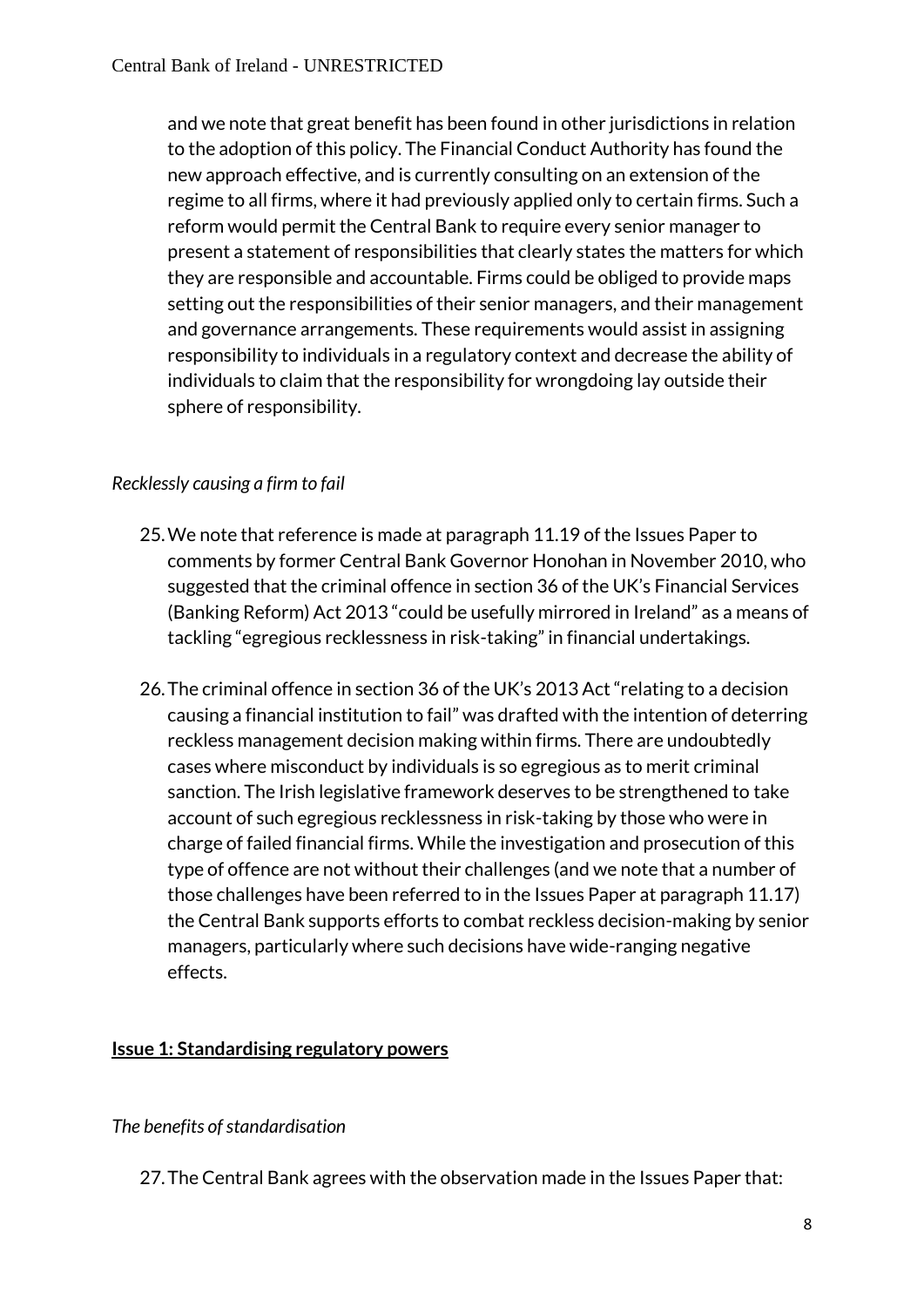'*there is no uniform template for regulatory legislation in Ireland. In part, this reflects the individual characteristics of the sectors that regulators oversee'*<sup>9</sup> .

28.The diversity of various regulatory regimes has resulted in the current legislative architecture being developed on a piecemeal basis. The disparate nature of the current legislative framework can result in inconsistencies, conflicts and gaps in application. The Central Bank encourages measures which will assist the delivery of a robust, well-drafted, effective and enforceable legislative framework for regulatory agencies, and supports the enactment of a single Act setting out the full suite of relevant inspection and investigation powers. For example, the introduction of the 2013 Act, which consolidated authorised officer powers, conferred real advantages for the Central Bank. In particular, the 2013 Act went a long way to repealing the disparate and inconsistent powers previously embedded in sector-specific legislation. Standardising legislation should be framed to enhance mutual learning and training, facilitate cooperation between regulators and allow for the development of reliable precedents.

#### *Important considerations*

- 29.When endeavouring to introduce more uniformity and consistency in the context of regulatory investigation and inspection powers, areas such as whistleblowing protection<sup>10</sup>, data protection<sup>11</sup> and freedom of information<sup>12</sup> are of crucial importance.
- 30.The Central Bank supports the concept of standardised inspection and investigation powers for regulators. Given the diverse nature of regulation, however, it may not be appropriate to give all regulators identical powers. Further, any standardisation exercise should not result in a reduction of a given regulator's existing range of powers. Different powers are required by different regulators depending on the sector and the regulator's specific mandate and function. Any such exercise would also be subject to variation of powers imposed on regulators by virtue of EU law whether transposed or directly applicable. As noted above, a standardising Act could set out a full suite of inspection/investigation powers and specify in a schedule the powers that can

**.** 

<sup>9</sup> Issues Paper, paragraph 1.05

<sup>10</sup> Protected Disclosures Act 2014

<sup>11</sup> Data Protection Acts 1988-2003. In addition, the General Data Protection Regulation (Regulation (EU) 2016/679), adopted the  $27<sup>th</sup>$  April 2016 is due to be applicable by  $25<sup>th</sup>$  May 2018

 $12$  Freedom of Information Act 1997, as amended by the Freedom of Information (Amendment) Act 2003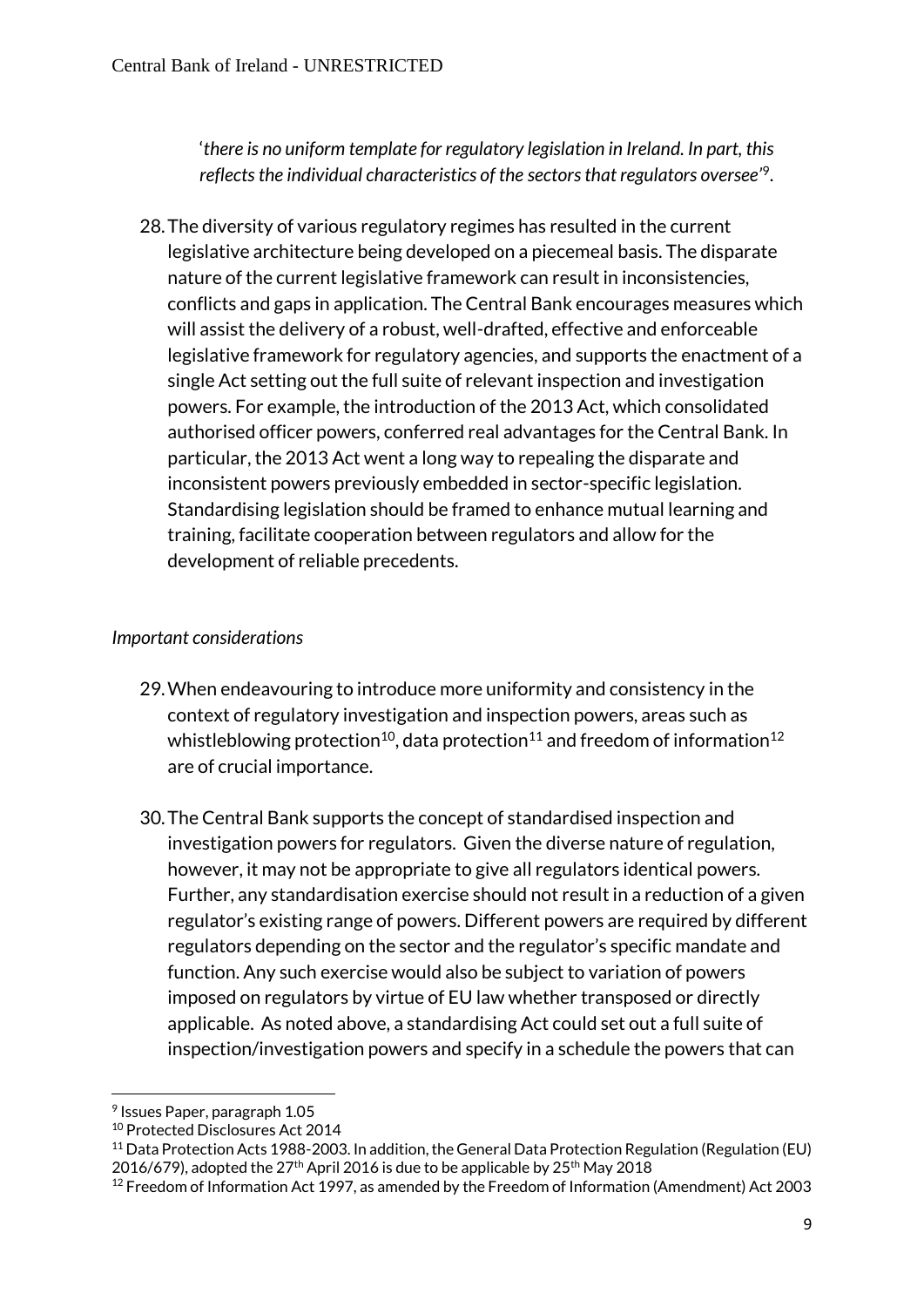be used by particular regulators.

- 31.Other considerations apply to the potential standardisation of enforcement powers such as fitness and probity regimes, binding codes of conduct, civil financial sanctions and settlement agreements. These powers are more intrinsically linked to the mandate and functions of the particular regulator and may be too dependent on sector-specific factors to be comprehensively standardised. That said, as noted below, it would be worth considering the introduction of non-sector specific common core standards.
- 32.With respect to civil financial sanctions, in particular, different regulators may be required to have different powers by virtue of certain EU law requirements<sup>13</sup>, which would affect the capacity of the regulator to operate within the confines of a standardised set of powers.

#### *Introduction of core common standards for regulated entities*

**.** 

33.All sectors are governed by prescriptive rules. However, the conduct of firms might be improved further by requiring them to behave in accordance with high standards set out in overarching principles. The Central Bank therefore recommends one aspect of legislative reform and standardisation, namely the embedding of certain non-sector specific core common standards within a legislative framework. These standards would be used to guide regulated entities, and the individuals who exercise influence and authority over them, as to the standards expected of them. Core standards embedded in the legislative framework can sit alongside prescriptive rules, and can be enforced where entities or individuals fall below the required standards. Examples of such core standards could include the requirement on entities and individuals that they conduct themselves with honesty and integrity, possess the competence and capability to conduct their business and co-operate with relevant regulatory authorities<sup>14</sup>. As with other areas, reform proposals would have to take into account the fact that regulators' ability to use principles may be circumscribed by the need to implement European Union legislation.

 $13$  As noted above, since 4 November 2014, the European Central Bank (the "ECB") has directly supervised significant credit institutions within Ireland. As a result, the ECB can take direct enforcement and sanctions proceedings against significant institutions. The ECB can also instruct the Central Bank to use its supervisory powers or to open proceedings against significant institutions operating in Ireland. Further, minimum levels of civil financial sanctions may be prescribed by EU law, as in the Securities Market Regulations.

<sup>&</sup>lt;sup>14</sup> The Principles for Businesses that form part of the FCA's Handbook, or the General Principles in the Central Bank's Consumer Protection Code 2012 may provide a helpful example of this aspect of regulation.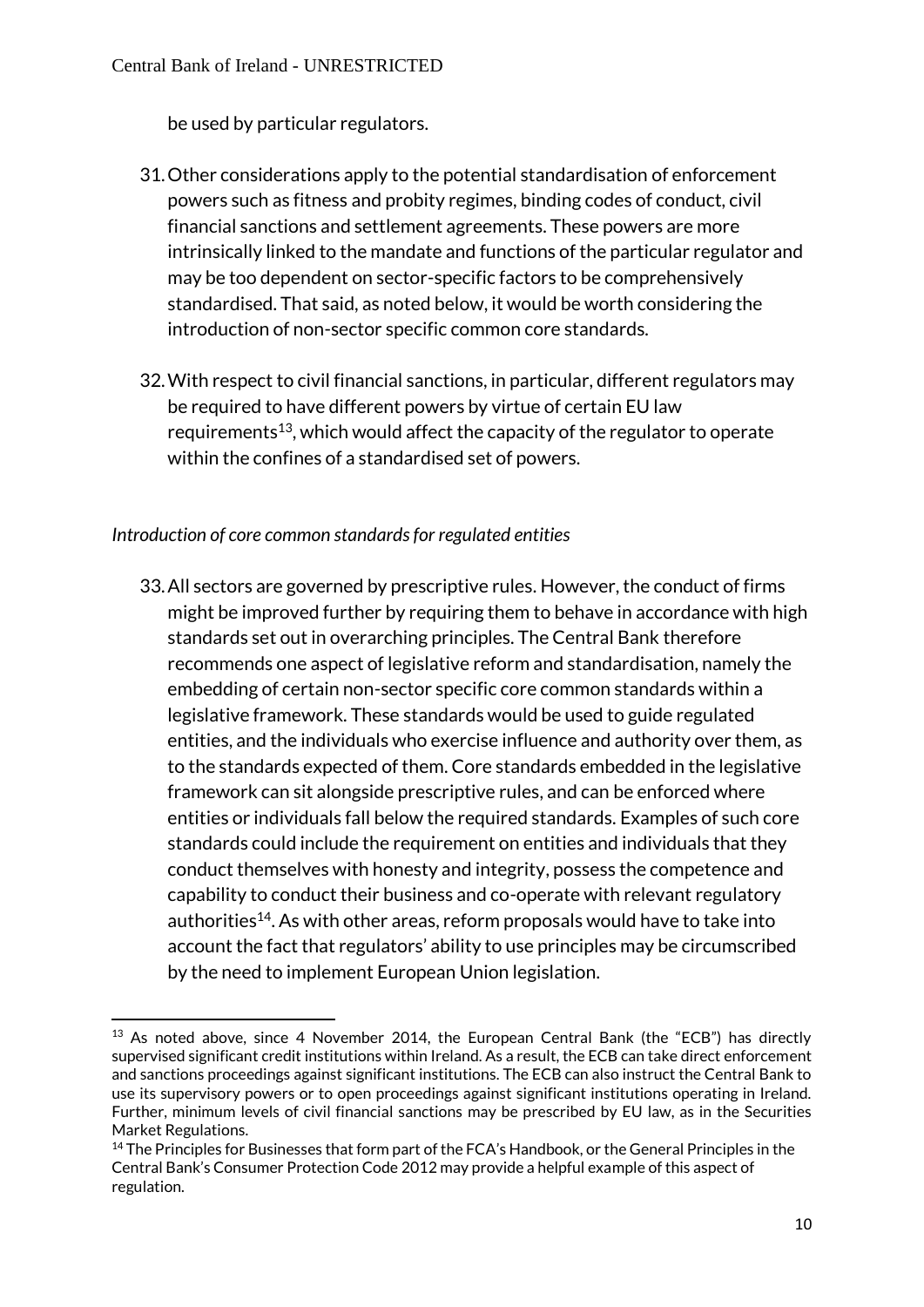34. While the Companies Act 2014 codified directors' fiduciary duties<sup>15</sup>, its application depends on the legal status of the entity and the consequences for breaching these duties are focused on civil remedies rather than regulatory enforcement. As regulated entities across many regulated sectors are not restricted to particular legal forms (e.g., a regulated entity may be a partnership or a sole trader) there is scope for greater standardisation.

# **Issue 2: Civil Financial Sanctions**<sup>16</sup>

#### *Enforcement in context*

- 35. Enforcement complements regulation and supervision, and should not be considered in isolation. All three components are intrinsically interconnected, and work as part of a complementary strategy aimed at improving behaviour, embedding ethical standards and deterring misconduct. Regulators require a coherent, robust and well-drafted legislative framework which allows for adaptive responses to suspected breaches of regulatory requirements.
- 36.It is important to note that there are other administrative measures that the Central Bank can use before or as an alternative to enforcement actions. There is a very wide range of administrative measures available to the Central Bank outside of the ASP, and separately under the Securities and Markets Regulations, including the use of guidance and education opportunities through industry letters; increased supervisory engagement; imposition of a condition on an authorisation[; refusals and revocation of authorisations;](https://www.centralbank.ie/regulation/how-we-regulate/enforcement/refusals-and-revocations) summary criminal prosecution; and reports to other agencies (including Gardaí, the Revenue Commissioners, and the Competition and Consumer Protection Commission).
- 37.When set in context, the Central Bank's approach to enforcement forms part of a set of adaptive responses to suspected breaches of regulatory requirements and therefore reflects the 'enforcement pyramid' set out in the Issues Paper<sup>17</sup>.

**<sup>.</sup>** <sup>15</sup> Section 228 of the Companies Act 2014

<sup>&</sup>lt;sup>16</sup> Part IIIC of the 1942 Act refers to monetary penalties as one of the sanctions that may be imposed under the ASP. To be consistent with the LRC's terminology in the Issues Paper, we refer to 'civil financial sanctions' in this submission.

<sup>17</sup> Issues paper, paragraphs 1.02 to 1.04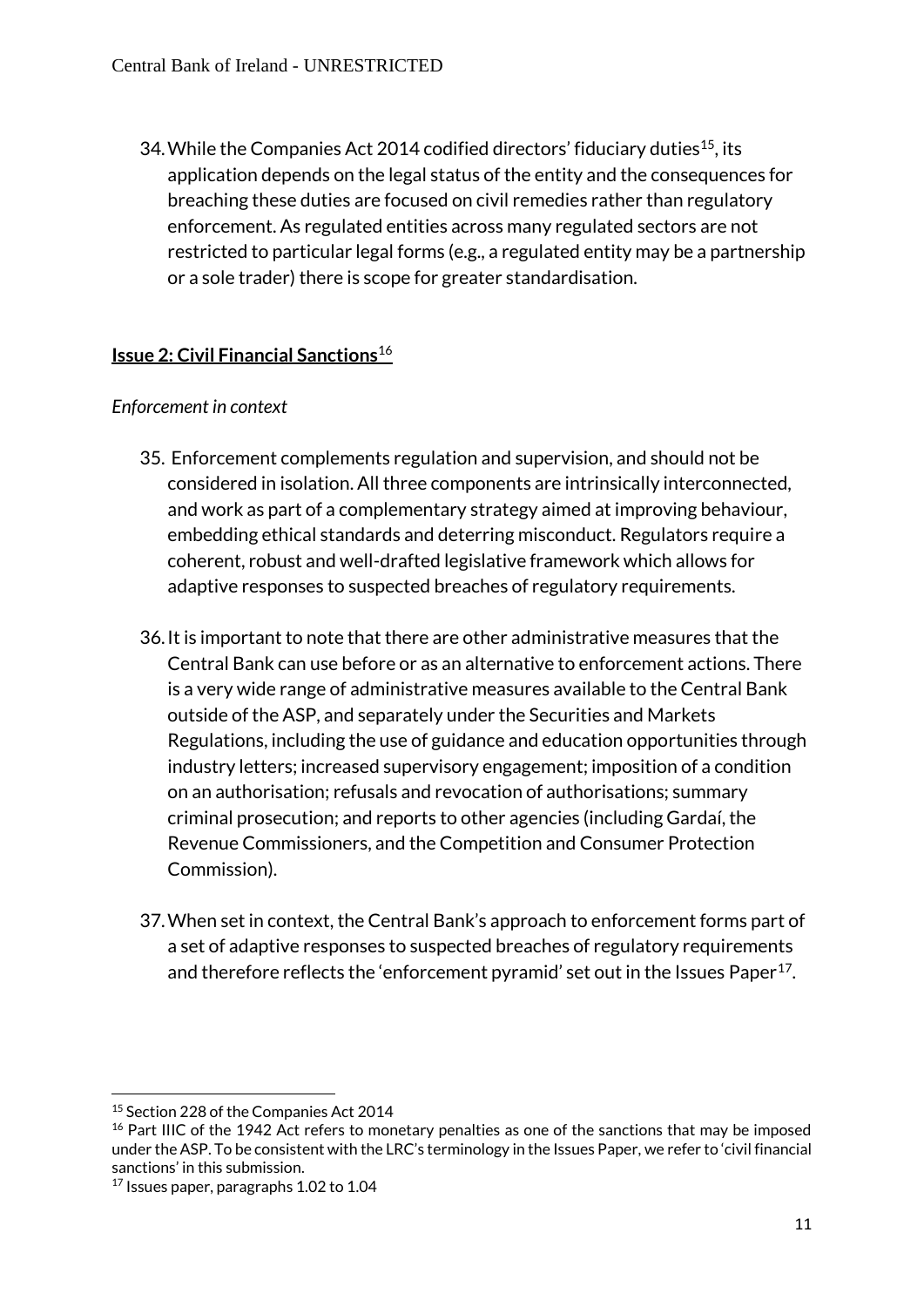#### *The regulatory toolkit*

**.** 

- 38.Civil financial sanctions form an important part of the regulatory sanctions model, by providing another tool to be used where appropriate. They do not displace existing regulatory powers, including the use of criminal law. The imposition of civil financial sanctions outside of the traditional court process is a feature of most sophisticated financial regulatory systems. This type of action is not purely punitive in nature. The core aims of such measures are to ensure compliance, protect consumers, and to deter bad behaviour in the future. The imposition of a civil financial sanction must be considered within the overall regulatory context and in the development of an appropriate regulatory response to issues arising within a regulated industry or within specific firms or individuals. As noted at paragraph [40](#page-12-0) below, the disqualification of individuals from key positions and suspension or revocation of authorisations may prove a more effective regulatory response to egregious misconduct by those firms or individuals.
- 39.The Issues Paper asked if there are circumstances in the regulation of financial services in which civil financial sanctions would not be appropriate. There will be circumstances in which a civil financial sanction is not an appropriate regulatory response. In some instances, supervisory engagement will be more appropriate and, by contrast, in egregious circumstances a very robust response such as revocation of authorisation may be warranted. The appropriate regulatory tool and response must be considered in the particular circumstances and within the overall regulatory context.
- <span id="page-12-0"></span>40.In the Central Bank's experience of ASP, settlement agreements that incorporate other sanctions or requirements alongside civil financial sanctions can be a more targeted means of securing appropriate outcomes and remedies, thereby allowing regulators to apply scarce resources to other priority areas. For example, a settlement agreement might incorporate the imposition of remedial actions to strengthen systems and controls and risk mitigation strategies. Other remedies may include disqualification of persons from key positions and suspension or revocation of authorisations<sup>18</sup>.

<sup>&</sup>lt;sup>18</sup> A non-exhaustive list of the sanctions available under a settlement agreement is set out in section 33AQ of the 1942 Act: a caution or reprimand; a direction to refund or withhold all or part of an amount of money charged or paid, or to be charged or paid, for the provision of a financial service; the imposition of a monetary penalty (in the case of a corporate and unincorporated body an amount not exceeding €10,000,000 or 10% of the annual turnover of the regulated financial service provider in the last financial year, whichever is the greater, or in the case of a natural person an amount not exceeding  $\epsilon$ 1,000,000); a direction disqualifying a person from being concerned in the management of a regulated financial service provider; except where the provisions of Council Regulation (EU) No 1024/2013 apply, suspension of the authorisation of a regulated entity, in respect of one or more of its activities, for a period not exceeding 12 months; except where the provisions of Council Regulation (EU) No 1024/2013 apply, revocation of a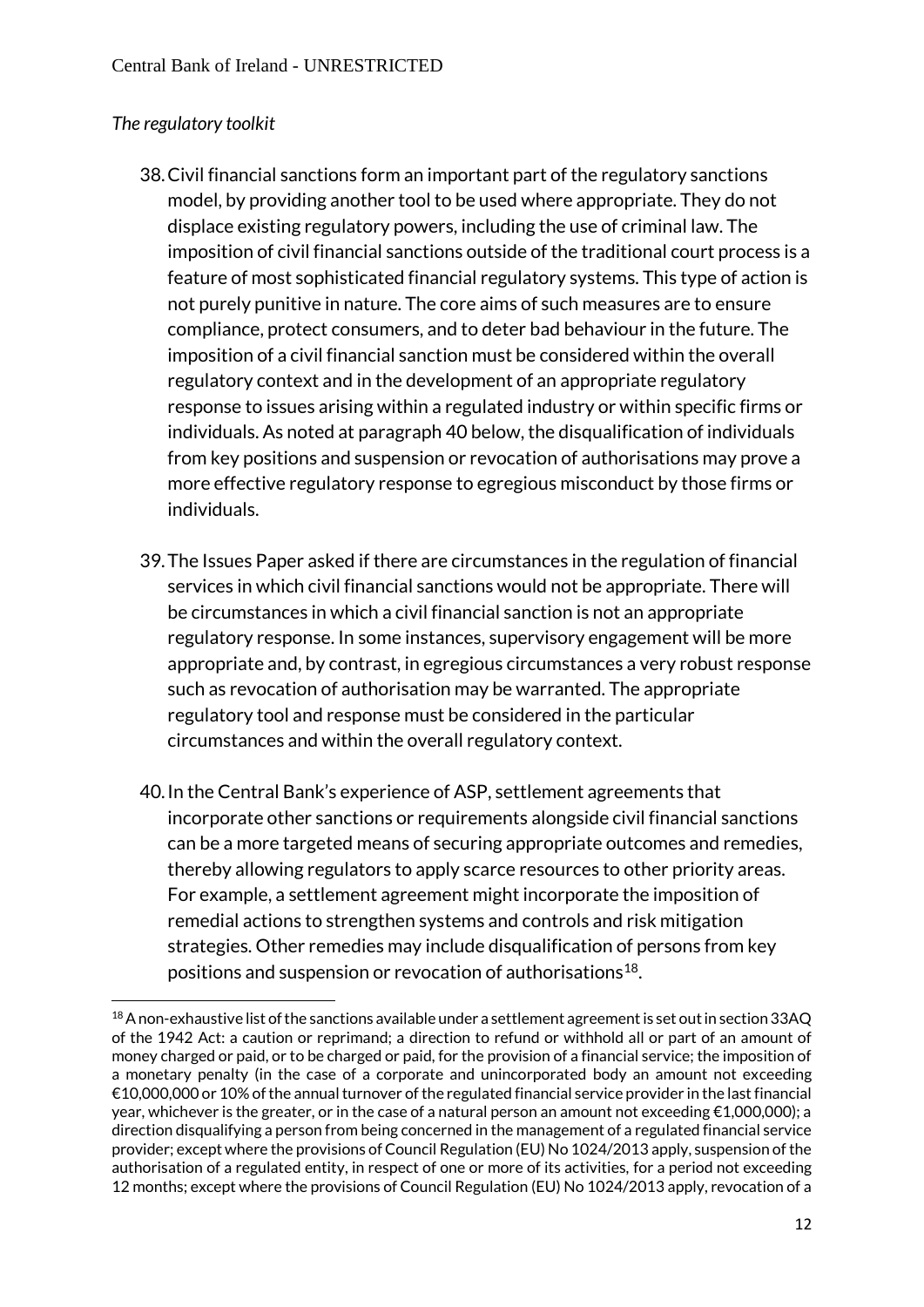- 41.As noted above, it is Central Bank policy to issue a public statement in respect of all settlements concluded. Public statements are vital to the delivery of the Central Bank's strategy of credible deterrence and to ensure that enforcement operates in a transparent manner, informing the financial sector and consumers about the issues identified, how a firm or individual fell below the expected standard, why a particular regulatory response was adopted and what lessons are available generally from the particular case. Public statements are, therefore, a valuable method of deterring misconduct within the financial sector, of signalling to the market what practices and/or behaviours are not acceptable and the consequences of breach. We consider that any standardised enforcement regime should ensure maximum transparency with minimal restrictions where possible.
- 42.Civil financial sanctions are important. Such sanctions require wrongdoers to pay substantial sums and, when accompanied by public statements, can cause significant reputational damage. In the Central Bank's experience, they are an important tool in the suite of enforcement powers that act as a powerful deterrent to unlawful behaviour.

#### *European obligations*

**.** 

43.As in other areas, the European context affects the Central Bank's approach to civil financial sanctions. EU law is having an increasing impact on the Irish regulatory legislative framework and much of our domestic legislation results from the State's obligation to implement EU directives and parts of certain EU regulations (notwithstanding their general directly applicable nature). The legislation governing the Central Bank's use of sanctions is regularly updated and varied as a result of specific EU law requirements in different sectors, particularly the minimum range of sanctions which must be available to a national competent authority to address regulatory breaches and the maximum financial sanctions which may be imposed. In addition to applicable EU law the Central Bank's power to impose administrative sanctions must also be considered in the context of the SSM.

regulated entity's authorisation; a direction to cease a contravention, if it is found the contravention is continuing; and a direction to pay to the Central Bank all or a specified part of the costs incurred by the Central Bank in holding the Inquiry and in investigating the matter to which the Inquiry relates. See further in Part 6 of the Outline of the Administrative Sanctions Procedure, v2.2.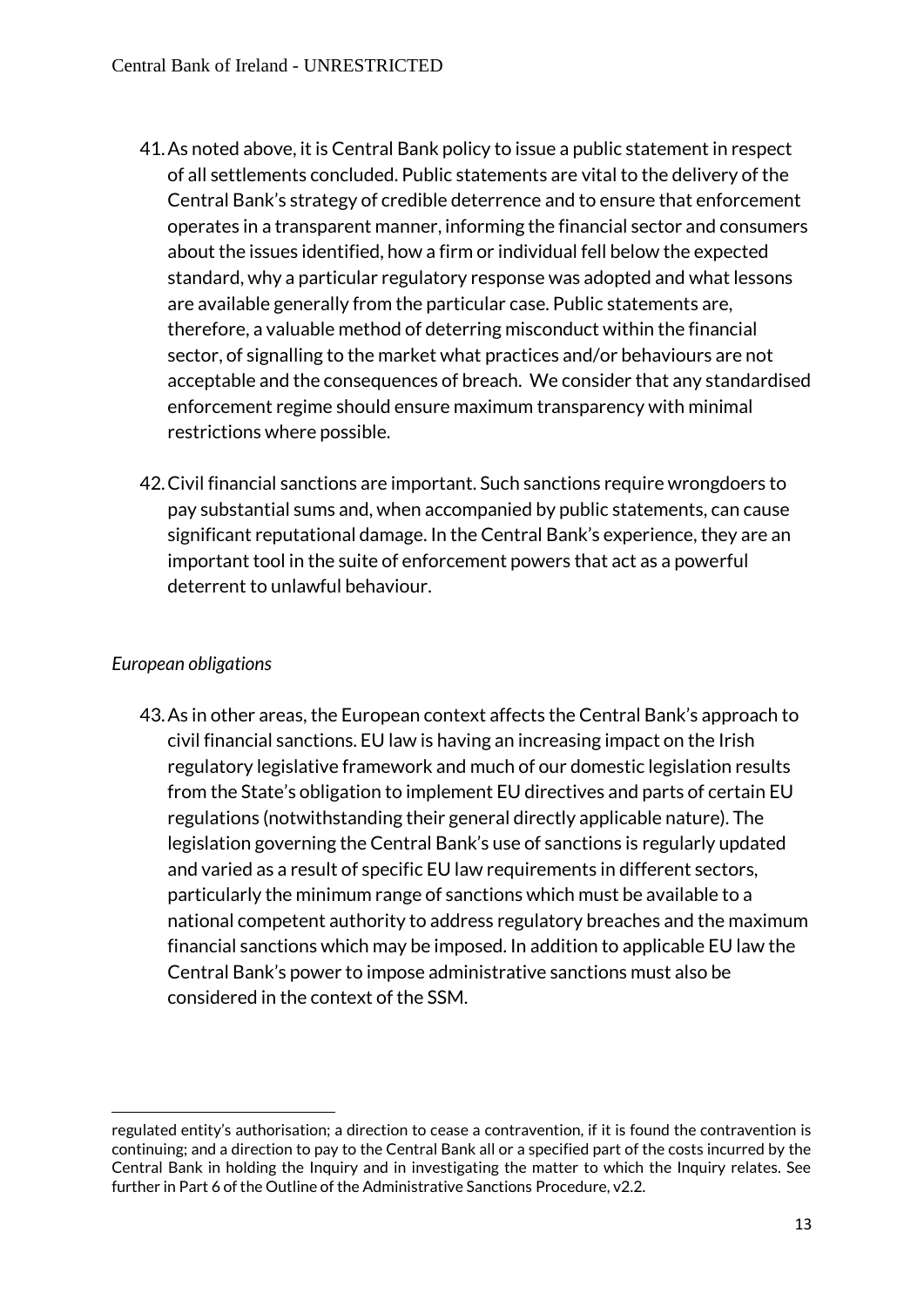#### **Issue 5: Coordination of regulators**

#### *General*

- 44.The Central Bank is fully supportive of measures designed to facilitate coordination and cooperation between regulators, and considers it to be in the best interests of the public. In the Central Bank's experience, frequent engagement with domestic and international regulatory colleagues is of significant assistance in the development of regulatory and enforcement strategy. Such interactions facilitate sharing of knowhow and insights on developments in law and practice, as well as the consideration of national crosssectoral regulatory matters and international financial regulatory issues.
- 45.The Central Bank is subject to regular scrutiny from peer regulators, the European Supervisory Authorities (the European Insurance and Occupational Pensions Authority, the European Banking Authority and the European Securities and Markets Authority), the International Monetary Fund and international standards-setters. Such reviews also consider the Central Bank's enforcement function and enable the identification, sharing and further development of best practices. In the context of enforcement more generally, the Central Bank strives to ensure appropriate cooperation and collaboration with its national and international stakeholders as well as with the broader regulatory community. The Central Bank has previously hosted a Regulators' Forum comprising representatives of national regulatory bodies to further enhance domestic cross-sectoral cooperation and foster learning opportunities. We also regularly engage with international regulatory bodies such as the European Central Bank, the European Supervisory Authorities and the International Organisation of Securities Commission to input to legislation or standards, develop common enforcement policies and share best practices.
- 46.Domestically, increased cooperation between regulators is to be encouraged, particularly in areas such as the investigation and prosecution of white collar crime. As noted at paragrap[h 23](#page-7-0) (above) cooperation in this sphere could take the form of the secondment of individuals with relevant skills from other agencies to a new body in order to provide support in complex areas of investigation and prosecution.

#### *The lead agency approach and cooperation agreements*

47.Where there is an overlap of jurisdiction between two or more regulators who have an interest in a matter, the Central Bank sees the merit in one regulatory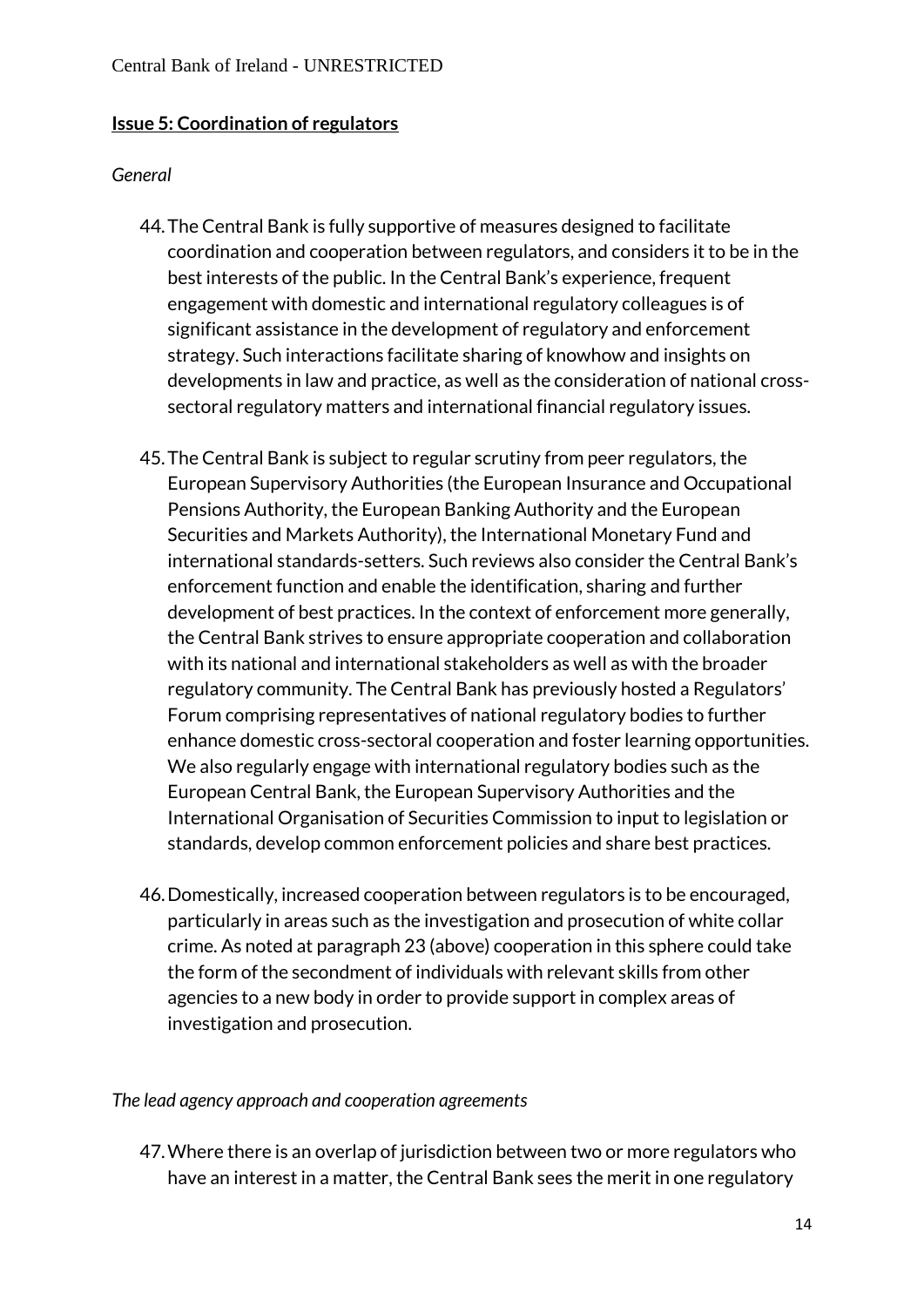agency taking a lead role in investigating that matter in agreement and cooperation with other relevant bodies. This avoids unnecessary duplication of work and expenditure, and can assist in avoiding pitfalls such as the rule against double jeopardy. If a lead agency approach were adopted, the appointment of the lead agency would need to be decided on a case by case basis. It would not be possible to provide (on a statutory basis or otherwise) for a default position. Consequently, it would be preferable to have overarching agreements, protocols or memoranda of understanding which give structure to such arrangements. Statute could provide for the capacity of regulators to enter into such agreements, and for the possible inclusion of a lead agency provision. As such, the legislation would be discretionary rather than mandatory. We do not deem it necessary, in the abstract, to prioritise any particular policy area in this context. In the context of individual investigations, collaborating agencies may wish to particularise the practical procedures for collaboration in a case-specific agreement which might cover issues such as enforcement objectives, information sharing, actions, timescales and potential regulatory action.

- 48.The Central Bank therefore fully supports the development of cooperation agreements between regulators to address issues such as the exchange of information, cooperation in investigations and resolving conflicts arising from overlapping or concurrent jurisdiction. Any legislation underpinning the drafting of cooperation agreements could include a list of possible regulators with whom agreements could be concluded, rather than obliging specific regulators to enter into particular agreements. The regulators with whom the Central Bank can share information under Section 33AK of the 1942 Act may provide a useful starting point for identifying a list of regulators with whom agreements could be made<sup>19</sup>.
- 49.The development and implementation of well-crafted and sufficiently flexible agreements would allow for efficient, effective and structured cooperation and coordination between regulators and a clear division of roles and responsibilities.
- 50.The Central Bank does not believe the lead agency approach and the use of cooperation agreements to be mutually exclusive. Cooperation agreements can provide for the appointment of a lead agency where appropriate. Further, we do not consider it necessary, in the abstract, to prioritise any particular policy area in this context.

**.** 

 $19$  Section 33AK(3)(a) of the 1942 Act provides for the provision of information by the Central Bank to, inter alia, the Garda Síochána, the Revenue Commissioners, the Director of Corporate Enforcement, the Competition Authority, or "*any other body, whether within the State or otherwise, charged with the detection or investigation of a criminal offence*".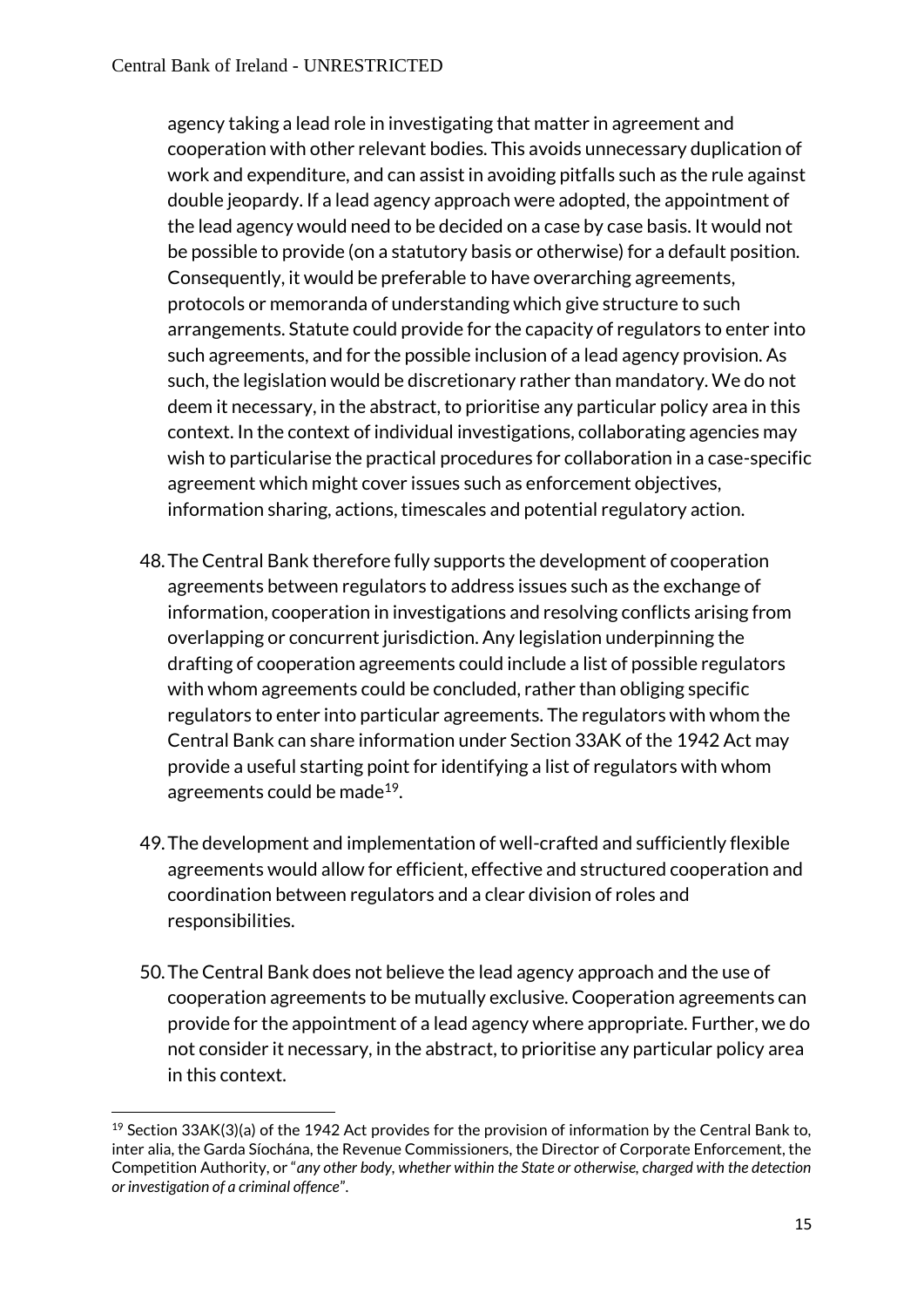#### *Information sharing*

- <span id="page-16-0"></span>51.Permitting regulators to share information that they have received in confidence, even where the information relates to matters other than criminal offences, would be helpful in furthering cooperation between regulators and promoting regulatory compliance. The sharing of confidential information with other regulators is, however, subject to statutory confidentiality and professional secrecy obligations, both at national and EU level. Any legislative reform on coordination and cooperation would need to take this into account. Furthermore, issues such as data protection constraints, common law duties of confidentiality, and the constitutional rights to privacy and to a good name would need to be considered.
- 52.From a Central Bank perspective, our confidentiality obligations and powers to exchange information exchange are set out in Section 33AK of the 1942 Act and various supervisory EU legal acts. Section 33AK of the 1942 Act provides certain "gateways" to facilitate the sharing of confidential information in specified circumstances and/or with specified bodies. These "gateways" are not all limited to information relating to criminal offences. They are, however, subject to over-arching restrictions on the disclosure of confidential information as set out in the supervisory EU legal acts, the wording of which can vary between directives.

#### *Joint inspections*

**.** 

53.In principle, the Central Bank is in favour of regulatory agencies, where appropriate, conducting joint inspections to avoid duplication of work and expenditure, and to ensure common access to relevant information repositories such as hard copy files and electronic record $20$ . The development of a standardised set of inspection and investigation powers should facilitate the conduct of joint inspections. The Central Bank recognises the difficulty identified by the Issues Paper concerning the exercise of statutory powers by a regulatory agency for some purpose other than its statutory mandate, and agrees that this could present both legal and practical difficulties in the conduct of joint inspections. Any legislative reforms designed to facilitate joint

<sup>&</sup>lt;sup>20</sup> The Central Bank has experience of this: its Anti-Money Laundering Division has conducted joint inspections with the Department of Justice on matters of anti-money laundering & countering terrorist financing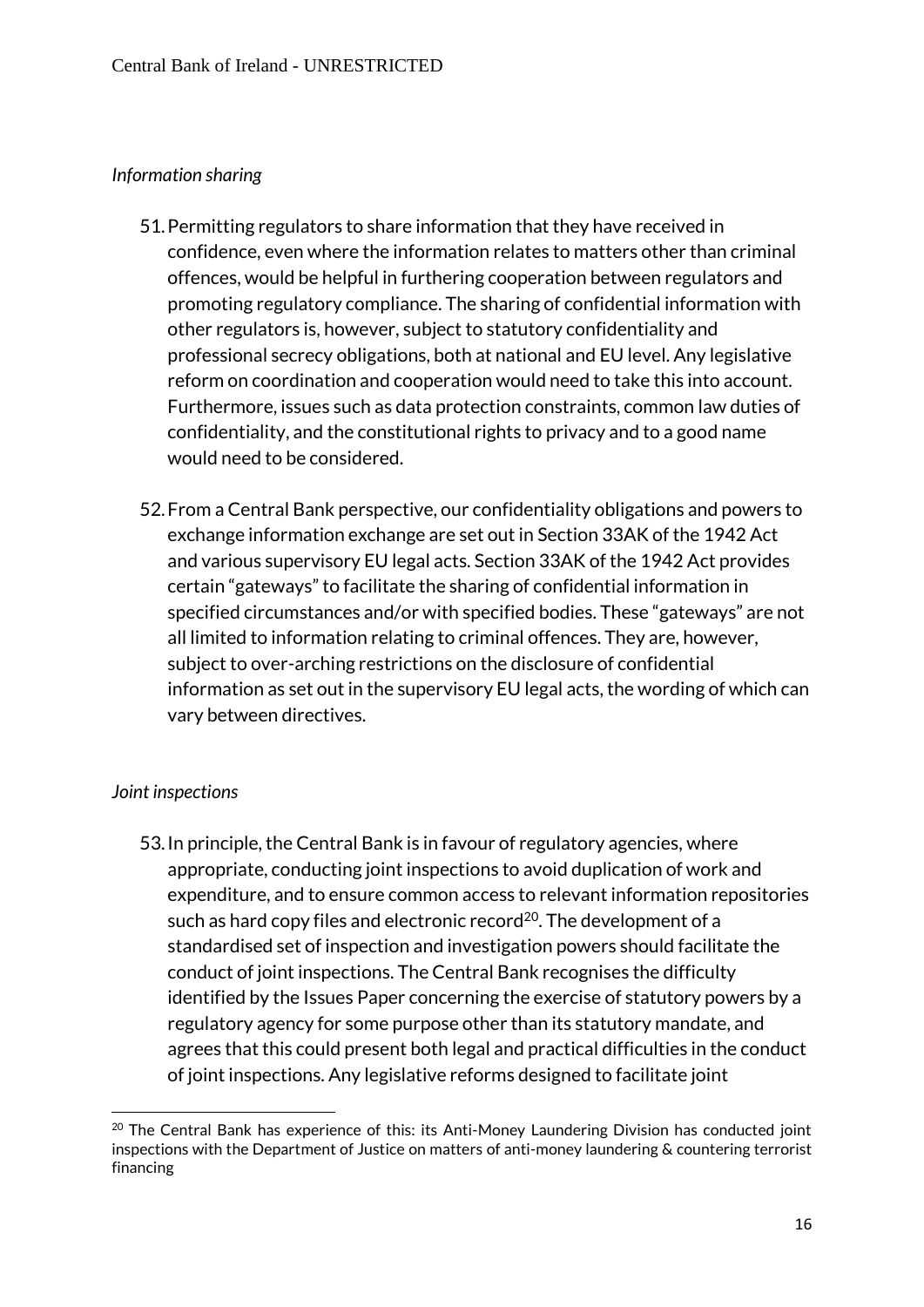inspections would need to ensure the capacity of the appointed investigators to exercise all relevant statutory powers to fulfil the objectives of the investigation as a whole, rather than only those of the regulator appointing that member of the inspection team. It should also be established in statute that information or evidence gathered as part of a joint inspection would be admissible in subsequent enforcement actions taken by any of the participating regulators. Again, any legislative reform ought to take account of relevant restrictions as noted at paragrap[h 51](#page-16-0) above.

# *The European angle*

54.Finally, additional considerations will arise with respect to credit institutions, whose prudential supervision is now governed by the SSM. This particularly affects the capacity of the Central Bank to enter into arrangements with other regulators (where cooperation would concern the regulation of credit institutions) and the sharing of information concerning these credit institutions.

# **Issue 6: Jurisdiction for regulatory appeals**

# *The Central Bank's experience – IFSAT*

- 55.Appealable decisions of the Central Bank are heard by the Irish Financial Services Appeals Tribunal ("IFSAT")<sup>21</sup>, which is a specialist tribunal, independent of the Central Bank, easily accessible by appellants and with limited costs implications. The Chairperson or Deputy Chairperson of IFSAT is a former judge of the Supreme Court, Court of Appeal or High Court, or a barrister or solicitor of at least seven years' standing. The other tribunal members are "lay members" who possess special knowledge or skill in relation to the provision of financial services.
- 56.IFSAT has broad powers to affirm any appealed decision. It can also remit any appealable matter back to the Central Bank for reconsideration, together with a recommendation or direction. Further, it can vary, substitute or set aside any appealable decision made by the Central Bank under the ASP. IFSAT may also refer a question of law to the High Court.

<sup>1</sup> <sup>21</sup> IFSAT was established by the Central Bank and Financial Services Authority of Ireland Act 2003.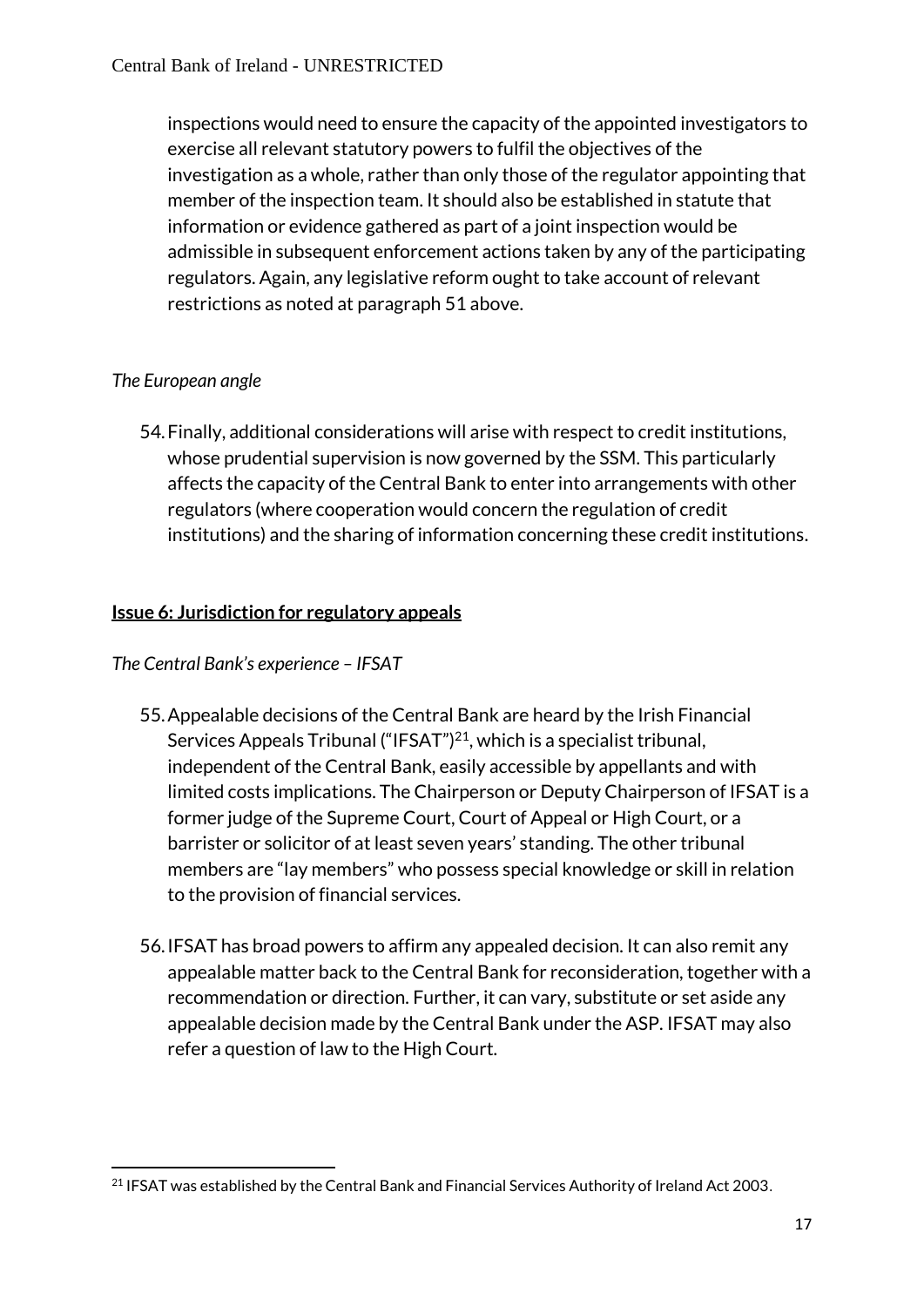#### *The High Court*

57.There is a further appeal from IFSAT to the High Court and, if leave is granted, an appeal on a point of law to the Court of Appeal. While the maintenance of this type of appeals process has distinct advantages (most particularly, time and cost efficiencies by appealing to a specialist tribunal, rather than the Courts in the first instance) and has worked effectively to date, it does provide for multiple venues for onward appeal which has the potential to be unduly burdensome for both an appellant and the relevant regulatory agency. A more streamlined appeals process is, therefore, worth consideration.

#### *The CAT approach*

- 58.A single-step appeal to a specialised body akin to the Competition Appeals Tribunal ("CAT") in the UK which would, in effect, be a division of the High Court, is an interesting proposal, and one that the Central Bank would support. Such an appeal mechanism has the considerable advantage of reducing the possible layers of appeal, thereby reducing the potential for long delays. Cases before the specialised body are subject to rigorous case management, robust procedures and defined timelines. An appeal to such a specialised body (given its equivalent status to the High Court) ensures the consistent application of fair procedures requirements and the development of a body of precedent which would be of benefit to all regulators.
- 59.An integral aspect of the establishment of such a body would be the provision of appropriate training and support to decision makers. As outlined in the Issues Paper, an essential aspect of the regulatory appeals process is access to sufficient expertise to enable understanding of, and competency to hear, the complex issues which may arise during the course of an appeal. We note in this context that the CAT in the UK has built up the requisite expertise, and provides for a hearing before both judges or senior lawyers and experts in relevant fields. If a similar body were established in this jurisdiction, it would therefore need to be properly resourced. The Irish experience in competition law, where the adjudication of merger appeals is conducted by a specialist High Court judge, may prove instructive.
- 60.The issue of costs in this area requires some consideration, most notably from the perspective of appellants and in particular those who do not intend to engage in series of onward appeals.